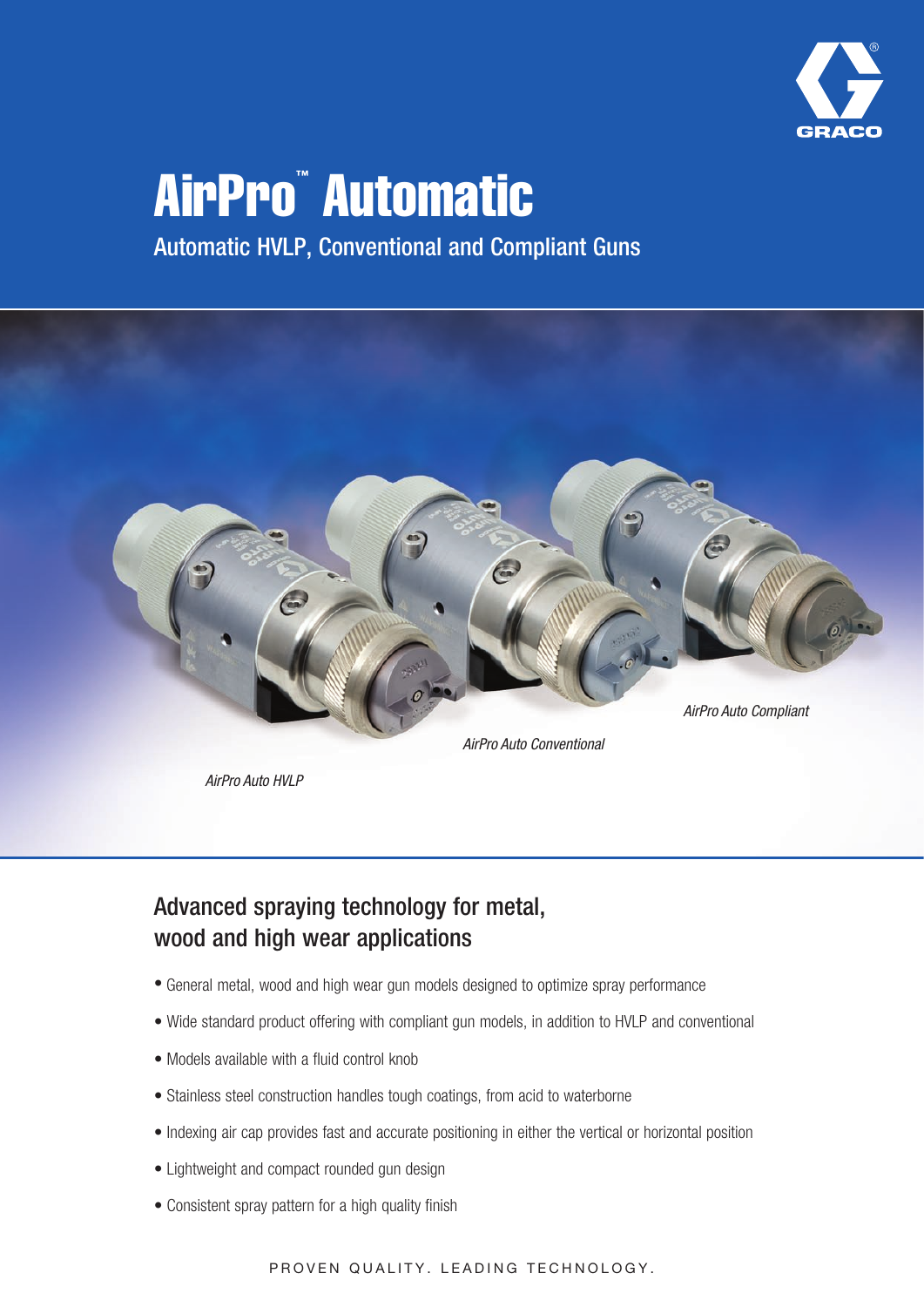# Graco Quality by Design

AirPro Auto



# Technical Specifications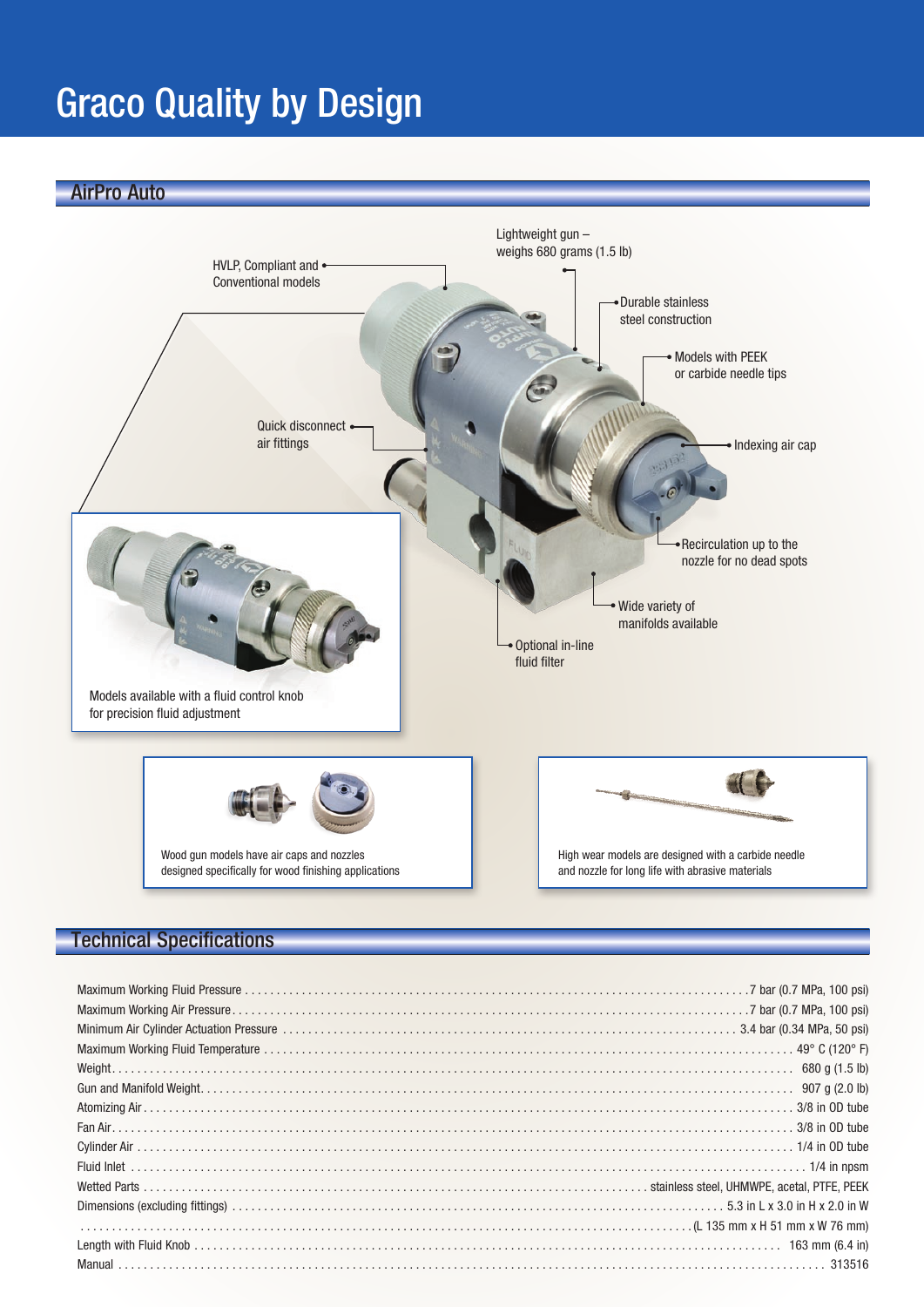# Ordering Information

- 1. Identify application type (general metal, high wear or wood)
- 2. Determine type of technology (conventional, HVLP or compliant)
- 3. Select material viscosity
- 4. Select average flow rate
- 5. Order gun assembly
- 6. Select manifold

### General Metal Spray Guns

| <b>Material Viscosity</b> | <b>Viscosity (centipoise)</b> |
|---------------------------|-------------------------------|
| Light                     | $5 - 15$                      |
| Light-Medium              | 15-30                         |
| Medium                    | 30-70                         |
| Medium-Heavy              | $70 - 100$                    |
| Heavy                     | 100                           |

| <b>Gun Assembly</b><br><b>Part Number</b> | Spray<br>Type | Nozzle<br>$mm$ (in) | <b>Material</b><br><b>Viscosity</b> | <b>Flow</b><br>oz/min (I/min) | Air Cap<br><b>Part Number</b> | Needle/Nozzle Kit<br><b>Part Number</b> |
|-------------------------------------------|---------------|---------------------|-------------------------------------|-------------------------------|-------------------------------|-----------------------------------------|
| 24B333                                    | Conventional  | 0.5(0.020)          | light                               | $0.06 - 0.18(2 - 6)$          | 24B544                        | 24B332                                  |
| 24A747                                    | Conventional  | 0.8(0.030)          | light                               | $0.12 - 0.30(4 - 10)$         | 24B544                        | 24A687                                  |
| 24A748                                    | Conventional  | 1.1(0.042)          | light-medium                        | $0.24 - 0.42(8 - 14)$         | 24B544                        | 24A688                                  |
| 24A749                                    | Conventional  | 1.4(0.055)          | medium                              | $0.36 - 0.54$ (12-18)         | 24B544                        | 24A689                                  |
| 24A750                                    | Conventional  | 1.8(0.070)          | medium-heavy                        | $0.48 - 0.60$ (16-20)         | 24B545                        | 24A690                                  |
| 24B334                                    | <b>HVLP</b>   | 0.5(0.020)          | light                               | $0.06 - 0.18(2 - 6)$          | 24B539                        | 24B332                                  |
| 24A754                                    | <b>HVLP</b>   | 0.8(0.030)          | light                               | $0.12 - 0.30(4 - 10)$         | 24B539                        | 24A687                                  |
| 24A755                                    | <b>HVLP</b>   | 1.1(0.042)          | light-medium                        | $0.24 - 0.42(8 - 14)$         | 24B539                        | 24A688                                  |
| 24A756                                    | <b>HVLP</b>   | 1.4(0.055)          | medium                              | $0.36 - 0.54(12 - 18)$        | 24B539                        | 24A689                                  |
| 24A757                                    | <b>HVLP</b>   | 1.8(0.070)          | medium-heavy                        | $0.48 - 0.60(16 - 20)$        | 24B539                        | 24A690                                  |
| 24B335                                    | Compliant     | 0.5(0.020)          | light                               | $0.06 - 0.18(2 - 6)$          | 24B540                        | 24B332                                  |
| 24A761                                    | Compliant     | 0.8(0.030)          | light                               | $0.12 - 0.30(4 - 10)$         | 24B540                        | 24A687                                  |
| 24A762                                    | Compliant     | 1.1(0.042)          | light-medium                        | $0.24 - 0.42(8 - 14)$         | 24B540                        | 24A688                                  |
| 24A763                                    | Compliant     | 1.4(0.055)          | medium                              | $0.36 - 0.54$ (12-18)         | 24B540                        | 24A689                                  |
| 24A764                                    | Compliant     | 1.8(0.070)          | medium-heavy                        | $0.48 - 0.60$ (16-20)         | 24B540                        | 24A690                                  |

### General Metal with Fluid Control Knob

| <b>Gun Assembly</b><br><b>Part Number</b> | Spray<br>Type | Nozzle<br>$mm$ (in) | Material<br><b>Viscosity</b> | <b>Flow</b><br>$l/min$ (oz/min) | Air Cap<br><b>Part Number</b> | Needle/Nozzle Kit<br><b>Part Number</b> |
|-------------------------------------------|---------------|---------------------|------------------------------|---------------------------------|-------------------------------|-----------------------------------------|
| 24A751                                    | Conventional  | 0.8(0.030)          | light                        | $0.12 - 0.30(4 - 10)$           | 24B544                        | 24A687                                  |
| 24A752                                    | Conventional  | 1.1(0.042)          | light-medium                 | $0.24 - 0.42(8 - 14)$           | 24B544                        | 24A688                                  |
| 24A753                                    | Conventional  | 1.4(0.055)          | medium                       | $0.36 - 0.54(12 - 18)$          | 24B544                        | 24A689                                  |
| 24A758                                    | <b>HVLP</b>   | 0.8(0.030)          | light                        | $0.12 - 0.30(4 - 10)$           | 24B539                        | 24A687                                  |
| 24A759                                    | <b>HVLP</b>   | 1.1(0.042)          | light-medium                 | $0.24 - 0.42(8 - 14)$           | 24B539                        | 24A688                                  |
| 24A760                                    | <b>HVLP</b>   | 1.4(0.055)          | medium                       | $0.36 - 0.54$ (12-18)           | 24B539                        | 24A689                                  |
| 24A765                                    | Compliant     | 0.8(0.030)          | light                        | $0.12 - 0.30(4 - 10)$           | 24B540                        | 24A687                                  |
| 24A766                                    | Compliant     | 1.1(0.042)          | light-medium                 | $0.24 - 0.42(8 - 14)$           | 24B540                        | 24A688                                  |
| 24A767                                    | Compliant     | 1.4 (0.055)         | medium                       | $0.36 - 0.54(12 - 18)$          | 24B540                        | 24A689                                  |

## High Wear Applications

| <b>Gun Assembly</b><br><b>Part Number</b> | Spray<br>Type | Orifice Size<br>$mm$ (in) | <b>Material</b><br><b>Viscosity</b> | <b>Flow</b><br>$I/min$ (oz/min) | Air Cap<br><b>Part Number</b> | Needle/Nozzle Kit<br><b>Part Number</b> |
|-------------------------------------------|---------------|---------------------------|-------------------------------------|---------------------------------|-------------------------------|-----------------------------------------|
| 24A774                                    | Conventional  | 1.5 (0.059)               | medium                              | $0.36 - 0.54(12 - 18)$          | 24B537                        | 24A693                                  |
| 24A775                                    | Conventional  | 1.8 (0.070)               | medium-heavy                        | $0.48 - 0.60$ (16-20)           | 24B536                        | 24A694                                  |
| 24B336                                    | Conventional  | 2.2(0.086)                | heavy                               | $>0.60$ ( $>20$ )               | 24B536                        | 24B358                                  |
| 24A776                                    | <b>HVLP</b>   | 1.5 (0.059)               | medium                              | $0.36 - 0.54(12 - 18)$          | 24B541                        | 24A695                                  |
| 24A777                                    | <b>HVLP</b>   | 1.8 (0.070)               | medium-heavy                        | $0.48 - 0.60$ (16-20)           | 24B542                        | 24A696                                  |
| 24A778                                    | Compliant     | 1.5 (0.059)               | medium                              | $0.36 - 0.54$ (12-18)           | 24B538                        | 24A695                                  |
| 24A779                                    | Compliant     | 1.8(0.070)                | medium-heavy                        | $0.48 - 0.60$ (16-20)           | 24B543                        | 24A696                                  |

*Needle tip and nozzle exit constructed from tungsten carbide.*